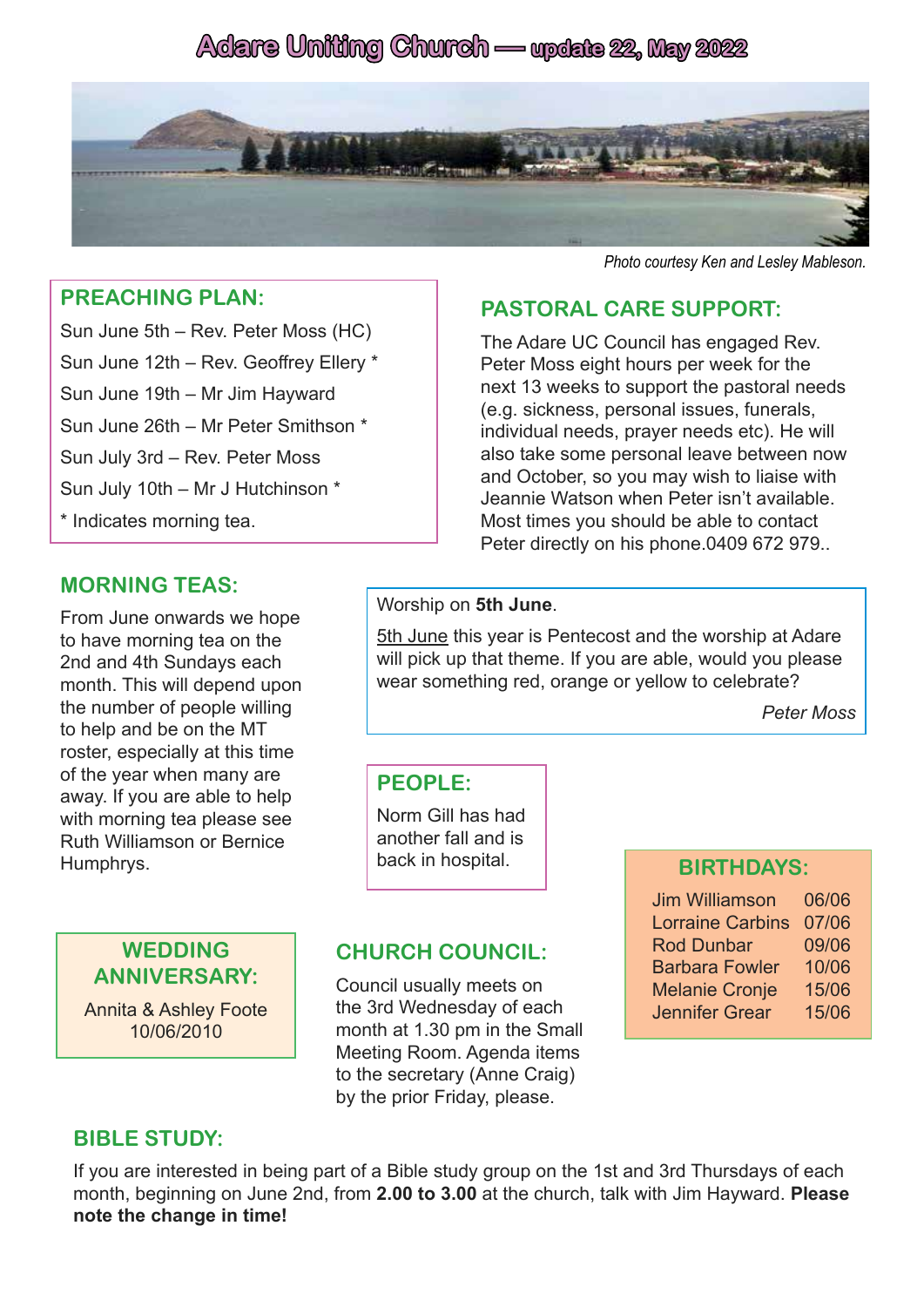Our band **the ADARABLES** will be playing at the Victor Harbor Golf Club on Thursday 2nd June from 6.00 pm to 8.00 pm. It's a Club Night with music, dancing (perhaps), raffles and good company.

The kitchen serves a variety of reasonably priced tasty meals – so if you would like to join us, just contact the Golf Club on 8552 2030, book a table and invite a friend or two.

We would love to see you. **SAM - Self Appointed Manager of the band** (Di Pratt)!!

## **ALPHA COURSE:**

Goolwa Uniting Church is running the Alpha Film Series during the second school term, in the Goolwa church's Activity Centre at 1 Collingwood Street, Goolwa, each Thursday night from 7:30 to 9.00 pm. The Film Series which began on the 5th May will run till 7th July. More details about Alpha can be found online at alpha.org.au.

### **VICTOR HARBOR MEN'S SHED:**

Tuesday 7th June

There will be a talk on skin cancer (with Dr Steve Brooks.).

Wednesday 17th August

A visit to Murray Bridge Men's Shed will leave from VHMS at around 9.00, spending the morning looking over their Shed, followed by a BBQ.

We will go in 4 or 5 cars. Please put your name on the list, or talk to Cliff.

## **VICTOR HARBOR CITY BAND:**

The Victor Harbor City Band will be giving two performances at the Victor Harbor Recreation Centre Inman Room, on

Saturday 18 June at 2 pm and Sunday 19 June at 2 pm.

General admission \$15, Students \$10. Tickets are available from Swan's Pharmacy, from band members or at the door.

Margie and Alan Field and Sue and Pip Burfield are band members in our congregation.



Immerse yourself in the exquisite beauty and lush harmonies of Romantic music with two magnificent concert pedal harps and voice.

Program will include classical favourites such as Clair de Lune. **Gymnopedie. The Swan and The Flower Duet.** 

rwood and Su

**SUNDAY 12th JUNE 2:00pm** 20 Victoria St, Victor Harbor NEWLAND MEMORIAL UNITING CHURCH Doors will not open for ticket sales or entry until 30 minutes before starting time.

TICKETS AT SWAN'S HARBOR PHARMACY **AND** AT THE DOOR **or** Online via Trybooking https://www.trybooking.com/eventlist/newland Adults \$25; Pensioners/seniors/concessions \$20 and Children FREE

*Live Arts At Newland* is an Outreach Activity of the Newland Memorial Uniting Church, Victoria Street, Victor Harbor www. newland.ucasa.org.au

Prep 145502052022

 *in partnership with the*